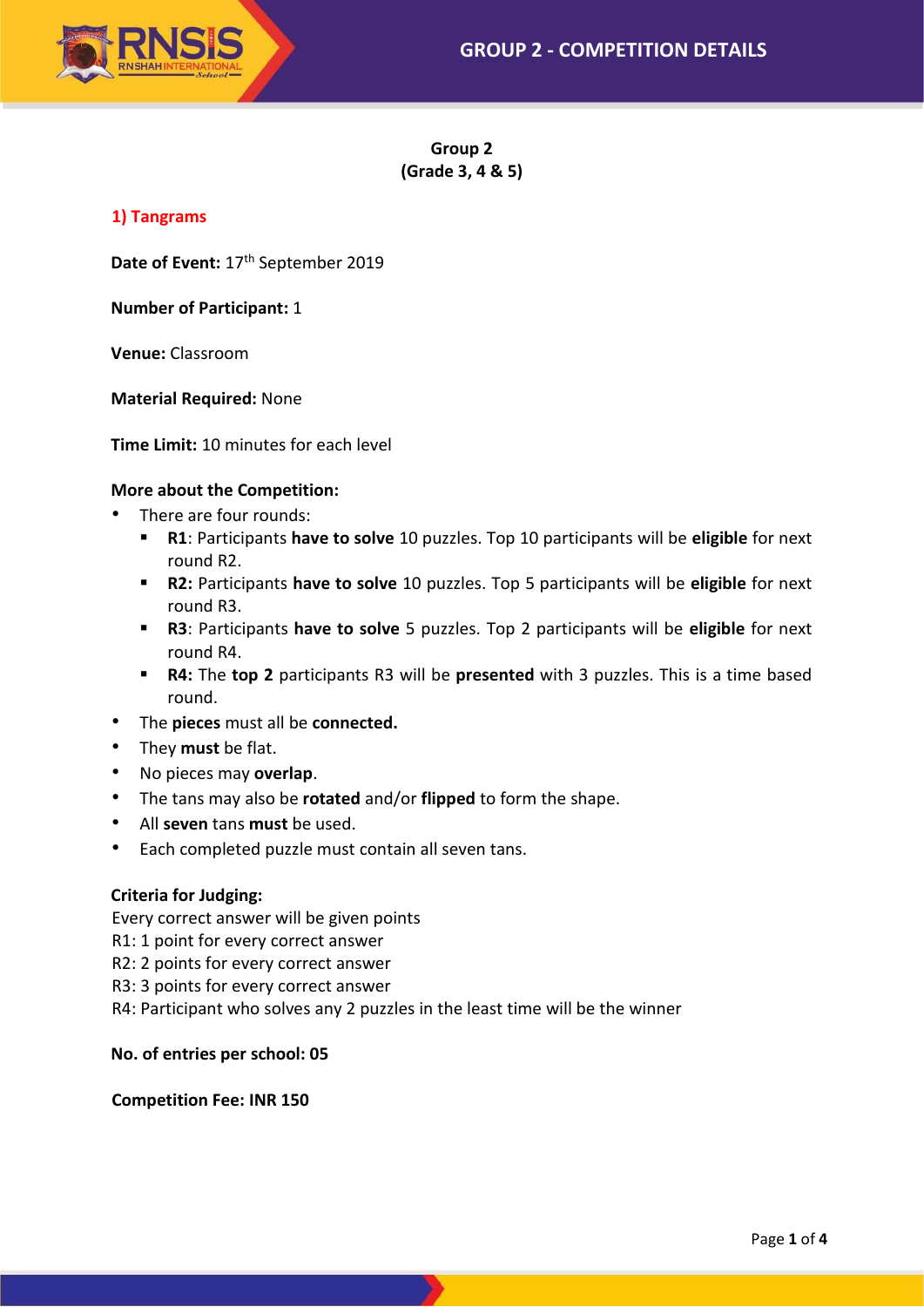

# **2) Mat your World (Create a Mat)**

Date of Event: 17<sup>th</sup> September 2019

**Theme:** Best Out of Waste

**Number of Participants:** 2 in a team

**Venue:** Classroom

**Material Required:** Old cloth, saree, dupatta, sewing or sticking material.

**Time Limit:** 1 hour

### **More about the Competition:**

- Students have to **create** a mat of approximate **2 feet X 1 feet**.
- Student **must use** old clothes.
- Materials are to be brought by the participants. The end product should be a utility item **not** a decorative item.

### **Criteria for Judging:**

- Creativity
- Originality
- Neatness
- Usefulness
- Accuracy of the theme

### **No. of entries per school: 05**

**Competition Fee: INR 250**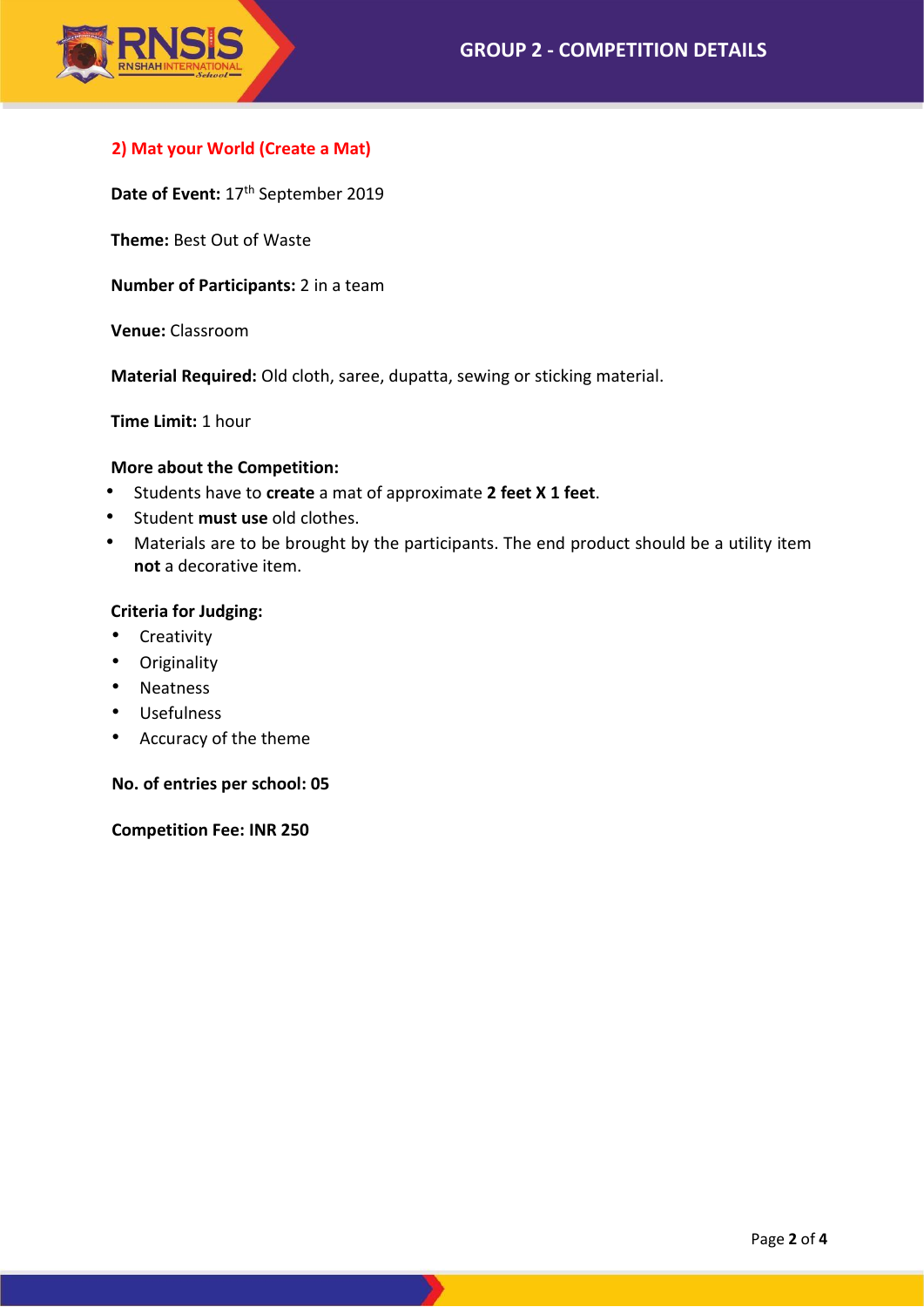

# **3) Dancing Stars (Dance Competition)**

Date of Event: 18<sup>th</sup> September 2019

**Theme:** Hip Hop

**Number of Participants:** Group of 7-9 participants.

**Venue:** RNSIS Auditorium (Malini Kishor Sanghvi Shantiprabha Hall)

**Material Required:** Pen drive and CD (Both) containing Music or song for performance, Costumes and makeup, props to be used in performance

**Time Limit:** 3-5 minutes

## **More about the Competition:**

- Participants **will** perform Hip hop dance in costume.
- There is **no restriction** on the number of songs that can be used.
- Songs with explicit lyrics will **NOT** be permitted.
- Music **ONLY** in the pre-recorded format will be permitted; live music will **NOT** be permitted.
- The use of background props will **NOT** be permitted However, the use of props in the performance **WILL** be permitted.
- Only **one prop** can be used.
- Hired costumes may be used, however, they must **NOT** be offensive. Marks will be allotted for the same.

## **Criteria for Judging:**

- Choreography (Creativity, Artistry, Authentic Style & Originality)
- Execution (Timing & Coordination, Projection & Expression)
- Costume
- Audience Impact

### **Number of entry per school: 01**

**Competition Fee: INR 800**